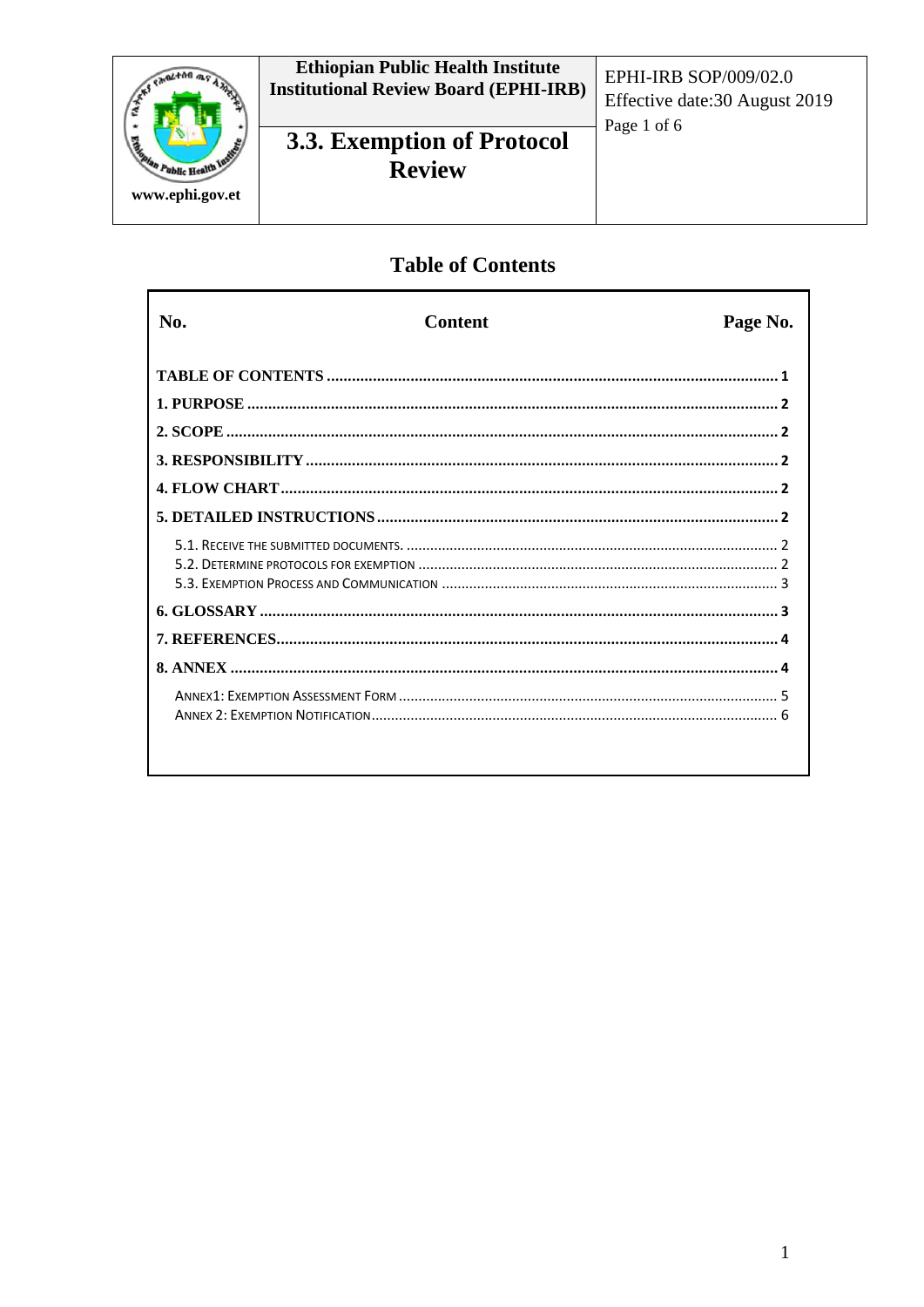

**Ethiopian Public Health Institute Institutional Review Board (EPHI-IRB)** EPHI-IRB SOP/009/02.0

**3.3. Exemption of Protocol Review**

Effective date:30 August 2019 Page 2 of 6

## **1.Purpose**

The SOP describes criteria for determination of which study protocols can be exempted from reviewand describe the process for exemption fromreview of a protocol.

## **2.Scope**

This SOP applies to protocols which qualify the criteria for exemption from review. Any protocol that carries less than minimal risk and fulfills criteria for exemption from review is covered in this SOP.

## **3.Responsibility**

It is the responsibility of the IRBchair-personto decide which study protocols should be exempted from review.

## **4.Flow chart**

| No. | <b>Activity</b>                            | <b>Responsibility</b>       |
|-----|--------------------------------------------|-----------------------------|
|     | Receive the submitted documents.           | <b>IRB</b> Secretariat      |
|     | Determine protocols for exemption.         | Chairperson                 |
|     | <b>Exemption Process and Communication</b> | IRB Secretariat/Chairperson |

## **5.Detailed instructions**

### **5.1.Receive the submitted documents.**

- Receive the application documents submitted by investigators.
- Get the initial review application form, EPHI-IRB AF-01/010/02.0 (see Annex 1 of SOP/007/02.0), to check items received.
- Stamp the receiving date on the letter and the documents.
- Sign the receiver's name on the receiving documents.
- Hand the received documents to the IRB secretariat

### **5.2. Determine protocols for exemption**

IRBChairperson determines whether a study is qualified for exemption from review (EPHI-IRB AF 02-010/02.0) according to the following criteria: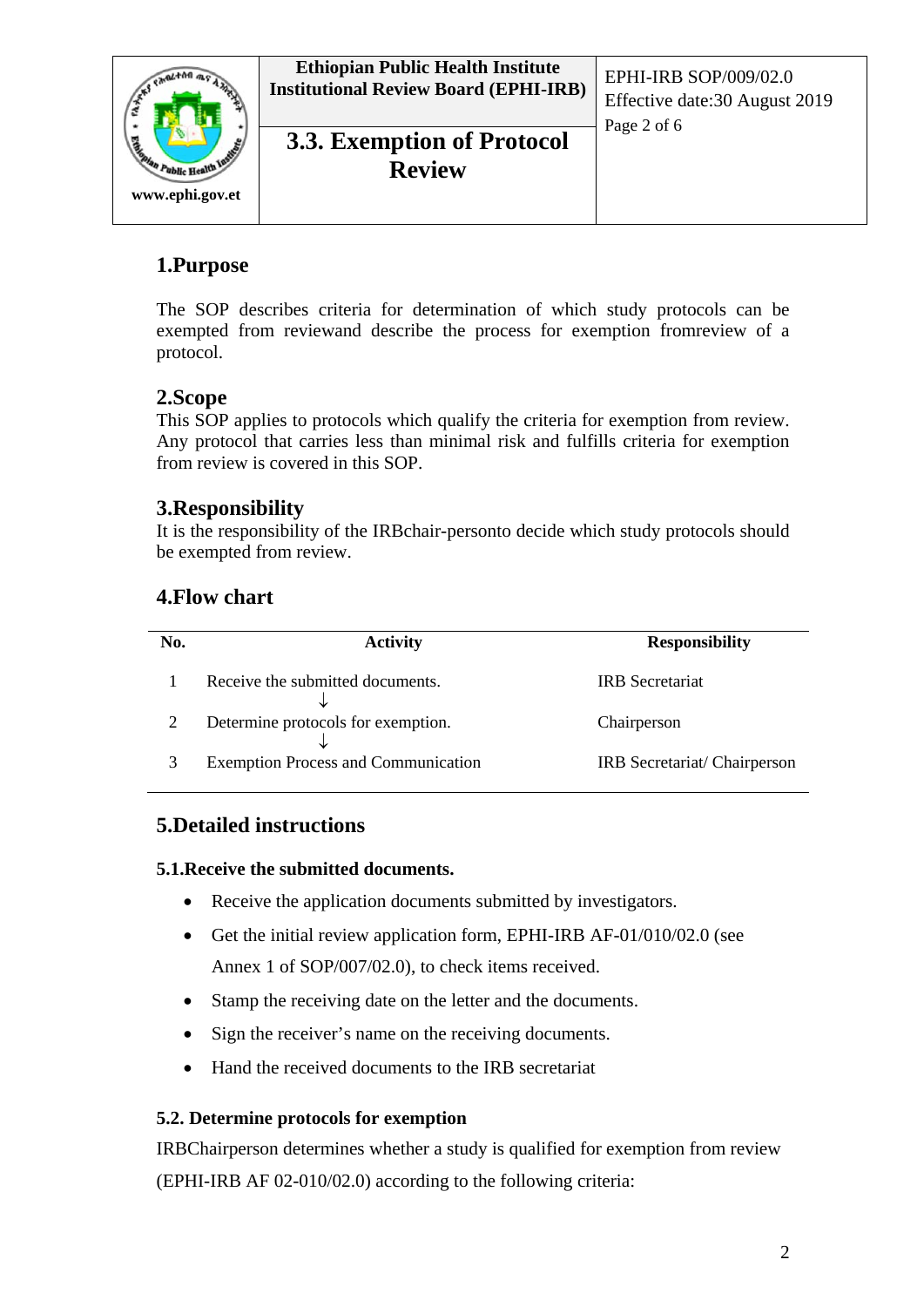**Ethiopian Public Health Institute Institutional Review Board (EPHI-IRB)** EPHI-IRB SOP/009/02.0



**3.3. Exemption of Protocol Review**

- Project to be conducted in established or commonly accepted educational settings, involving normal educational practices.
- Project involving the use of educational tests (cognitive, diagnostic, aptitude, achievement) surveys, interviews, or observation of public behavior, provided the study participants cannot be identified.
- Project involving the collection or study of existing data, documents, records, pathological specimens, if these sources are publicly available or recorded without identifiers. Or if the information is recorded by the investigator in such a manner that research participants cannot be identified, directly or through identifiers linked to the subjects.
- Evaluation or examination of government projects or programs designed to explore public benefit or service programs, procedures for obtaining benefits or services under those projects or programs, possible changes in or alternatives to those programs or procedures.
- Taste and food quality evaluation and consumer acceptance.
- Quality assurance activities.

### **5.3. ExemptionProcess and Communication**

- The Chairperson will sign and date letter conveying the decision.
- The exemption from review should not take longer than ten working days.
- The IRB Secretariat communicates the decision to the investigator.
- Inform the IRBof the proposals exempted from review at its regular meetings.

### **6.Glossary**

| <b>Exempt from review</b> A review and decision process by the chairperson for |
|--------------------------------------------------------------------------------|
| projects with less than minimal risk and qualifies the criteria                |
| for exemption from review.                                                     |
|                                                                                |

**Project** Research or non-research investigations planned to be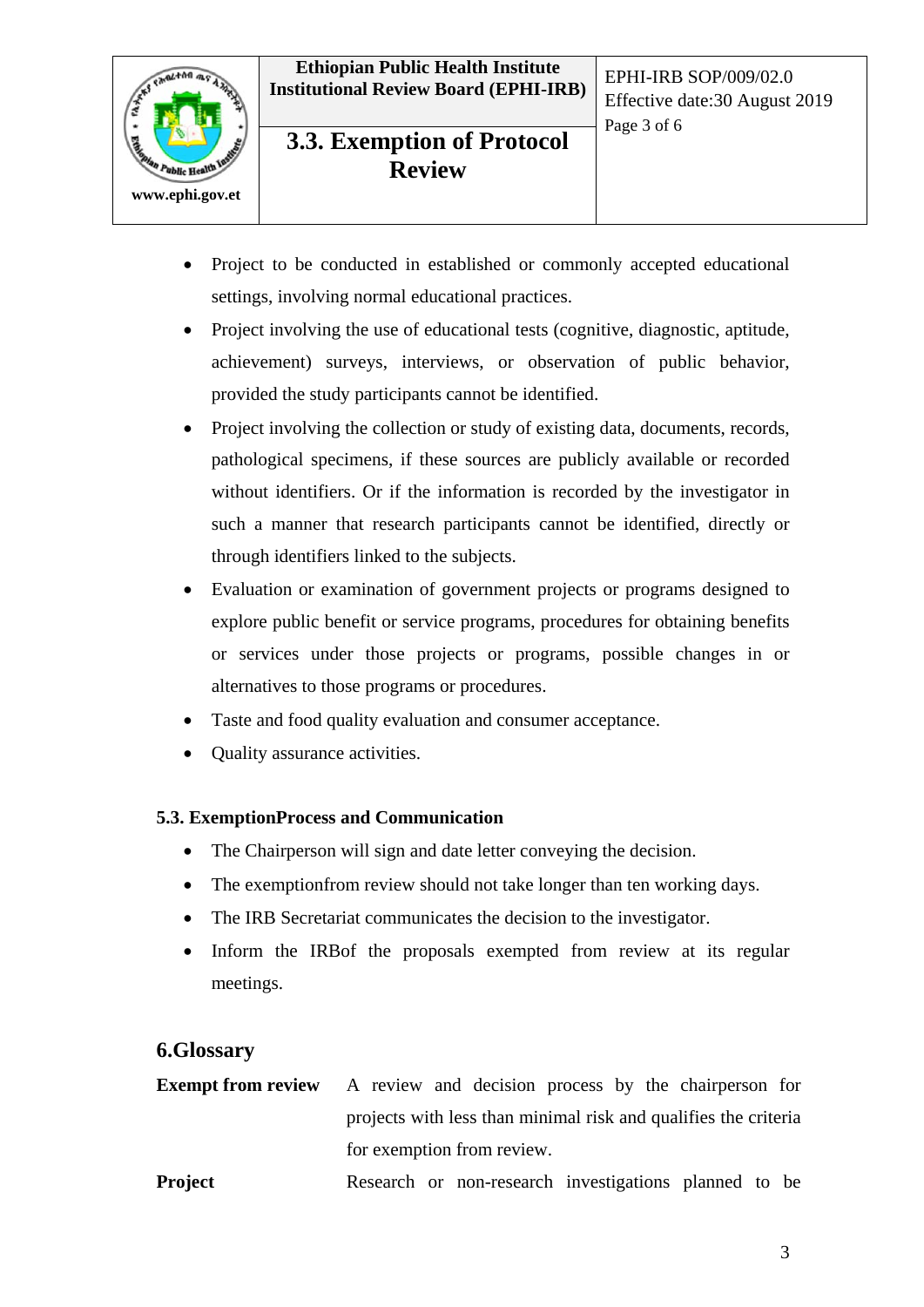

## **3.3. Exemption of Protocol Review**

executed with a specific objectives and time frame.

### **7.References**

- 1. World Health Organization, Standards and Operational Guidance for Ethics Review of Health-Related Research with Human Participant, 2011.
- 2. International Council for Harmonization of Technical Requirements for Pharmaceuticals for Human Use Guidance for Good Clinical Practice (ICH GCP)E6(R2), 2016.
- 3. FDRE Ministry of Science and Technology, National Research Ethics Review Guideline, 2014.
- 4. Amdur R and Bankert EA, Institutional Review Board: Member Handbook, Jones and Bartlett Publishers, Boston, Toronto, London and Singapore pp. 215, 2011.
- 5. Relevant SOP: EPHI-IRB SOP 007/02.0, EPHI-IRB SOP/026/02.0, EPHI-IRB 027/02.0.

### **8.Annex**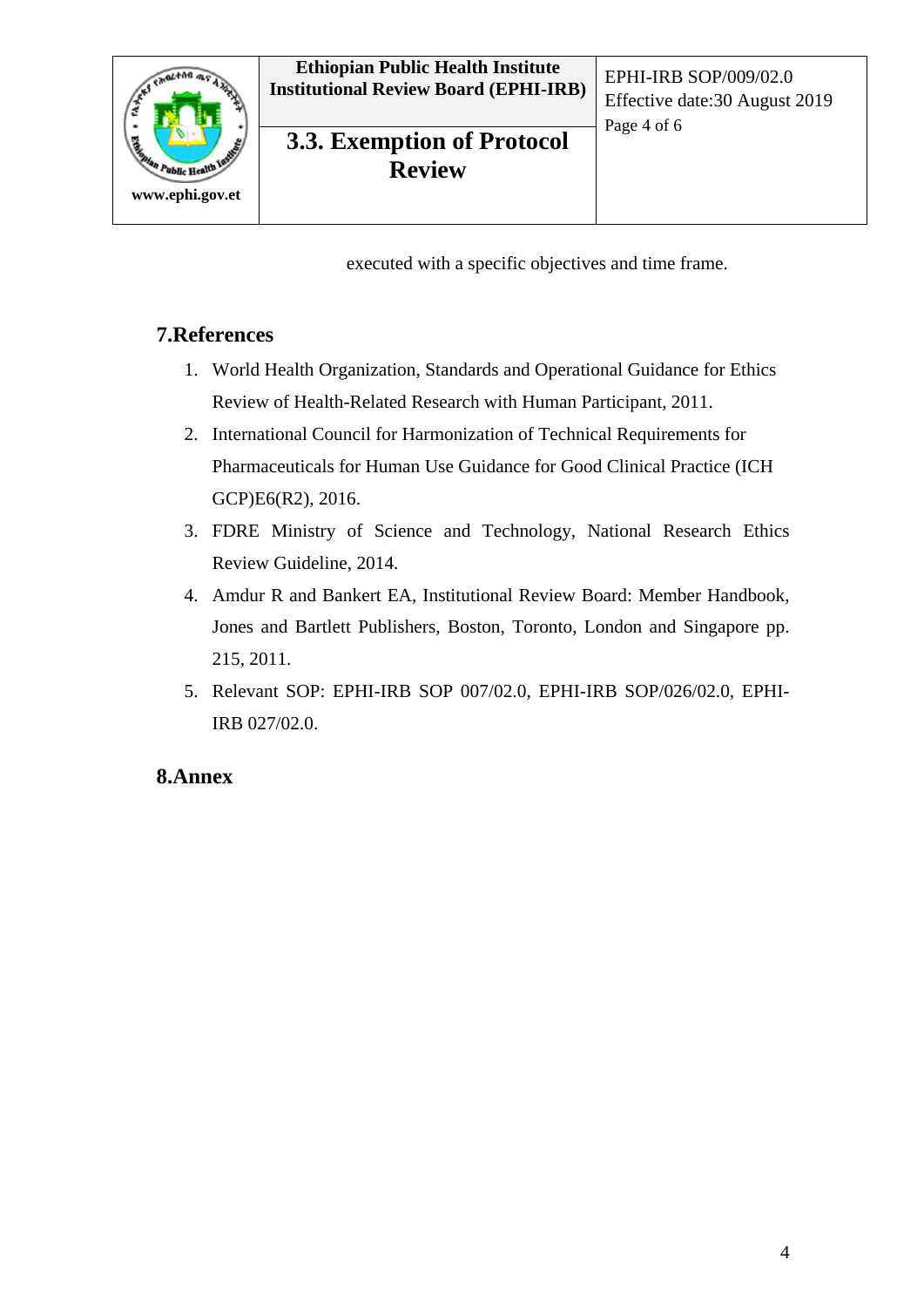

**Ethiopian Public Health Institute Institutional Review Board (EPHI-IRB)** EPHI-IRB SOP/009/02.0

# **3.3. Exemption of Protocol Review**

Effective date:30 August 2019 Page 5 of 6

Annex1: Exemption Assessment Form (EPHI-IRB AF 01/009/02.0)

Research activities involving human study participants in one or more of the following categories can be considered for exemption

| $\Box$ The research is conducted in established or commonly accepted educational |
|----------------------------------------------------------------------------------|
| settings                                                                         |

- $\Box$  The research specifically involves normal educational practices that are NOT likely to adversely impactstudents' opportunity to learn, required educational content or the assessment of educators who provideinstruction.
- $\Box$  Project involving the collection or study of existing data, documents, records, pathological specimens, if these sources are publicly available or recorded without identifiers. Or if the information is recorded by the investigator in such a manner that research participants cannot be identified, directly or through identifiers linked to the subjects
- Evaluation or examination of government projects or programs designed to explore public benefit or service programs, procedures for obtaining benefits or services under those projects or programs, possible changes in or alternatives to those programs or procedures
- $\Box$  Health systems research whereby public officials are interviewed in their official capacity on issues that are in the public domain
- $\Box$  Taste and food quality evaluation and consumer acceptancestudies
- $\Box$  Emergency conditions of national or regional importance, such as epidemics
- $\Box$  Quality assurance activities.